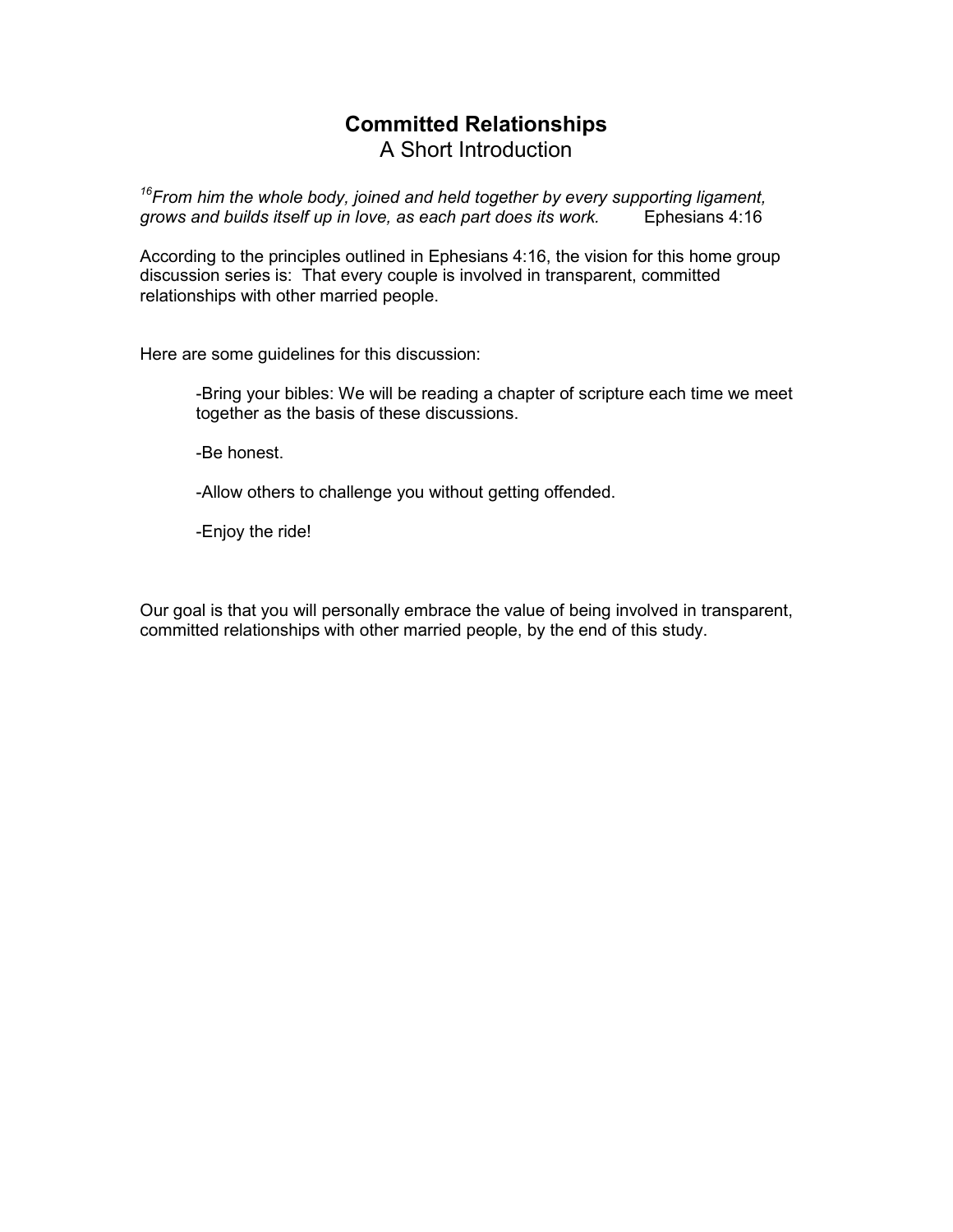Part 1 – Our Calling

PRAY AS COUPLES TO BEGIN.

LARGE GROUP

1. Who was your best friend in grade school? What did you enjoy about them?

Instructions: *Read Ephesians 3 and 4 together silently for 10 minutes, taking notes as you read and then answer the following questions.* 

#### SMALL GROUPS (4-6)

- 2. What is **"the calling you have received"**? What verses in these two chapters give you insight into this calling?
- 3. Think about what you have read in the bible about "calling" in the past and then think about the passage you have just read. How does God seem to move in this world, through individuals or communities or both? Explain.

### (QUESTIONS REFER SPECIFICALLY TO **EPHESIANS 4:1-6**)

- 4. In Ephesians 4:1-6, why do you think Paul emphasizes that unity between Christians is a vital priority? What effect does unity (or a lack of unity) have on our calling?
- 5. Read Ephesians 4:2-3. What are some practical examples of how you have seen these verses in action? Or maybe you have an example of how these verse were not applied. (Please maintain anonymity in either case). In the end, how is pursuing unity beneficial to our "calling"? .

Here is a hypothetical situation to exercise your understanding of this topic. What would your advice be?

*Joe and Sally Saint begin to notice some disturbing trends in the communication between Bob and Irene Newlife. Both of these couples are on your small group. Bob continually communicates disrespectfully to his wife in public and dominates conversations with everyone in their small group. Irene seems to be fading from view and becomes reserved and outwardly insecure. Periodically, Irene will mention to other women in the small group that she doesn't respect Bob and feels trapped. Joe and Sally begin to talk to a third couple, Fred and Lucy Stronghope about how disturbing this whole "Newlife" situation is. They remarked that they are glad their marriage isn't like the Newlife's and that they really needed to do a marriage study that helped their communication. Fred*  and Lucy come to you and relay this whole story - what do you tell them?

PRAYER: Pray for the person on your right and ask God to give them humility, patience and gentleness along with a passion for peace & unity in their relationships.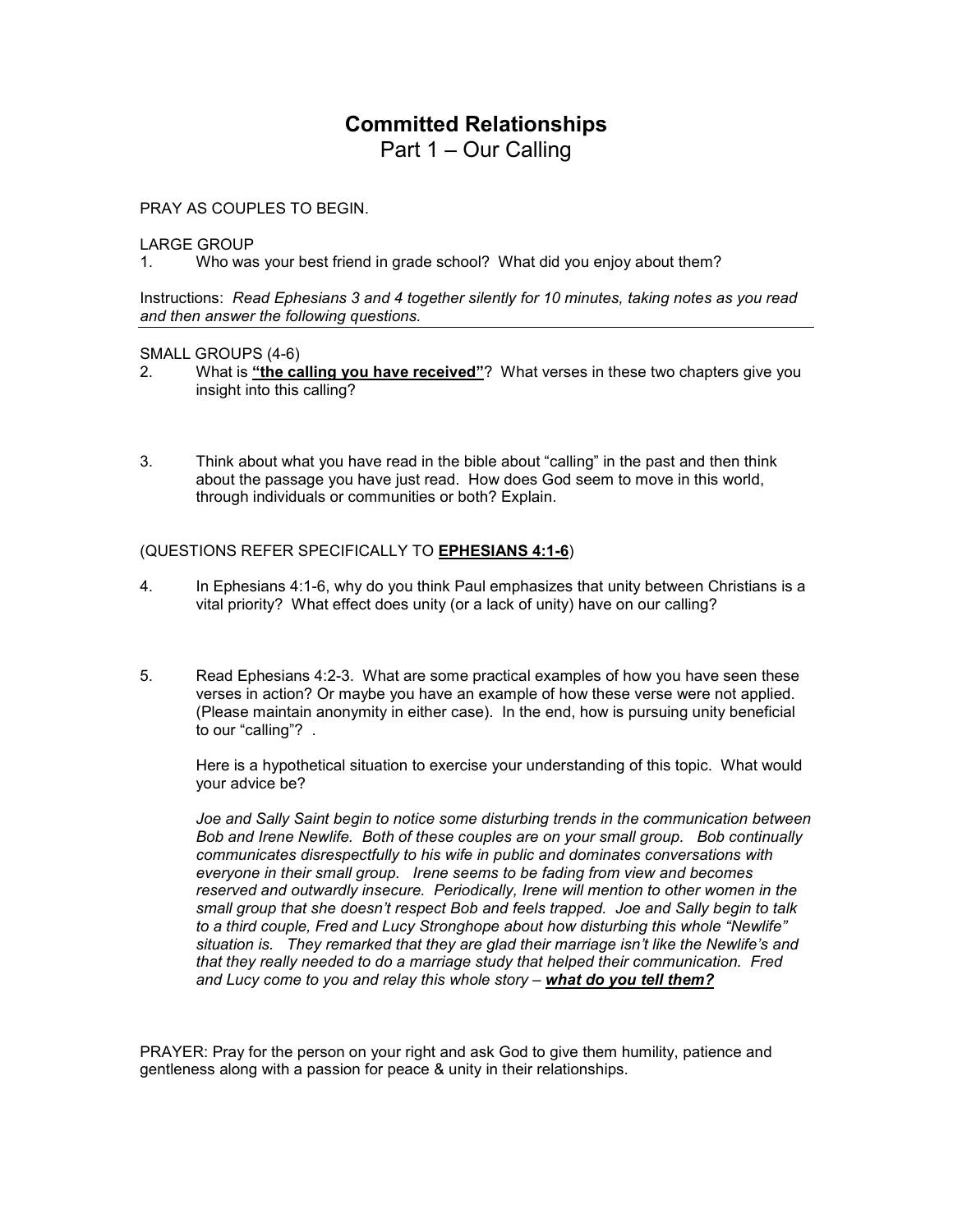Part 2 -The "Mission Anchor" *Every couple is involved in transparent, committed relationships with other married people (Eph 4:16).* 

PRAY AS COUPLES TO BEGIN.

#### LARGE GROUP

1. What is your favorite story of friendship?

Instructions: *Read Ephesians 3 and 4 together silently for 10 minutes, taking notes as you read and then answer the following questions.* 

SMALL GROUPS (4-6) (QUESTIONS REFER SPECIFICALLY TO **EPHESIANS 4:7-16**)

- 2. Last time we discussed how each of us has a calling on our lives. In order to "live in a manner worthy of our calling" we are required to relentlessly pursue unity within our fellowship. In Eph. 4:14, Paul indicates again that we can have the tendency to "drift" in our spiritual life. What do you think could prevent us from being anchored in our mission together as a church or home group?
- 3. Where does 'individuality' fit into the success of our life mission (calling) and our fellowship?
- 4. Based on this passage, give a job description for each of the following; apostle, prophet, evangelist, pastor and teacher. Have you thought about these roles before? How does understanding these roles help you understand how God desires to work with a group of people?
- 5. Ephesians 4:3 indicates that effort is required to maintain unity and pursue a mission together. What does it cost and what is required for individuals to live as part of a mission-driven fellowship of people? (Make a list as a group!)

Here is a hypothetical situation to exercise your understanding of this topic. What would you do if you were the coach in this situation?

 *You are the coach of a high school baseball team. The team has collected talent and ability and a couple of star players. They also have the backing of a prosperous school district. It is a team with a legitimate shot at the state title. A couple of weeks into the season, a couple of players (the starting pitcher and the short stop) start missing some practices and team functions. Soon others follow to the point where the players start to have a "practice-is-optional" attitude. When they are at practice it is pretty clear they are not giving their best.* 

 *The first games of the season are exciting and there are a number of victories. Several of the players are performing at there "career best" and batting very well. After 5 games, their errors increase, their hitting suffers and their pitchers are giving away more hits than ever in school history. Team morale declines and the team starts faltering. Still some players are still hitting their best.* 

 *You address the problem by enlisting a policy that states "players that miss practice*  will not play in the following game. Players attend practice more, but their attitude is still *poor at practice. Games continue to be high scoring and close but continually end in losses for your team. How do you help this team become successful?*

PRAYER: Pray for the person on your right (based on your answers to #5) and ask God to give them extra grace so he/she may give what it will cost to live in committed relationships.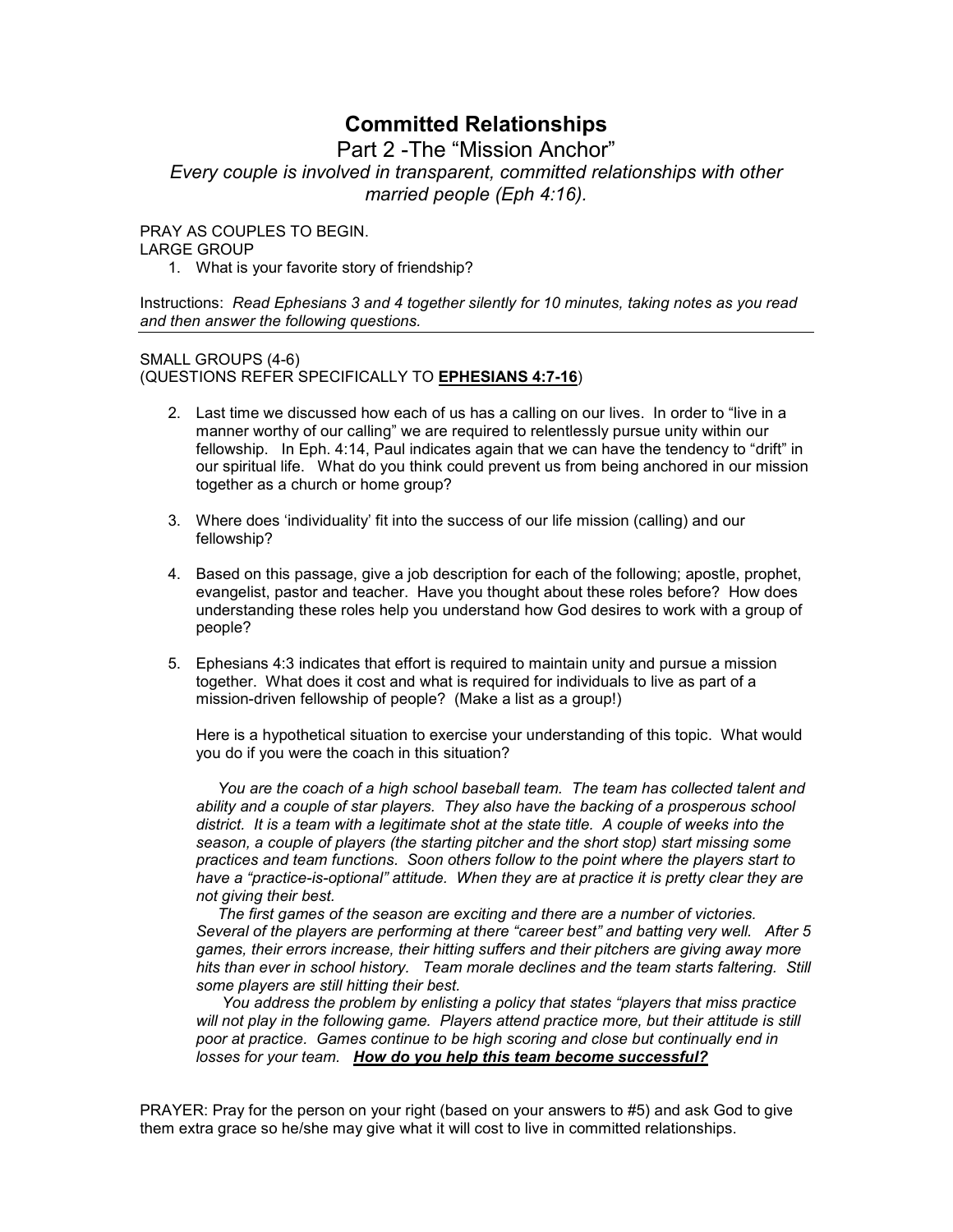Part 3 - "Therefore..."

*Every couple is involved in transparent, committed relationships with other married people (Eph 4:16).* 

PRAY AS COUPLES TO BEGIN.

LARGE GROUP

- 1. How would you describe your natural conflict resolution style?
	- a. SKUNK When hurt, offended or angry you spray words all over and there is a stink for days.
	- b. TURTLE When hurt, offended or angry you retreat into your shell applying the age-old principle "ignore the problem, it will go away."
	- c. RAT Run from any problem until there is no escape from confrontation and then you turn into a mean, scrappy fighter.
	- d. WHITETAIL DEAR You are constantly on the lookout for confrontation and you flee at the first sign of it.
	- e. PICK YOUR OWN ANIMAL Explain...

Instructions: *Read Ephesians 4 together silently for 10 minutes, taking notes as you read and then answer the following questions.* 

SMALL GROUPS (4-6)

(QUESTIONS REFER SPECIFICALLY TO EPHESIANS 4:17-32)

- 2. What makes a follower of Christ able to have genuine, committed relationships that are deep and purposeful?
- 3. How does this passage give you an indication of the condition of your heart as a Christfollower?
- 4. a) Put verses 22-24 into your own words. Write it our below:

b) Verse 25 begins with "Therefore, each of you must..." Another way of putting this phrase is: "Because these things are true, you must..." What is required from us as a result of the truths in vs. 22-24?

\_\_\_\_\_\_\_\_\_\_\_\_\_\_\_\_\_\_\_\_\_\_\_\_\_\_\_\_\_\_\_\_\_\_\_\_\_\_\_\_\_\_\_\_\_\_\_\_\_\_ \_\_\_\_\_\_\_\_\_\_\_\_\_\_\_\_\_\_\_\_\_\_\_\_\_\_\_\_\_\_\_\_\_\_\_\_\_\_\_\_\_\_\_\_\_\_\_\_\_\_ \_\_\_\_\_\_\_\_\_\_\_\_\_\_\_\_\_\_\_\_\_\_\_\_\_\_\_\_\_\_\_\_\_\_\_\_\_\_\_\_\_\_\_\_\_\_\_\_\_\_

- 5. What grieves the Holy Spirit of God?
- 6. What specific areas of your life need to change if you are to live out verses 25-32?

PRAYER: Pray for the person on your right (based on #6). Ask God to give extra grace to grow in so they might put off the 'old self' and put on the 'new self' in Christ.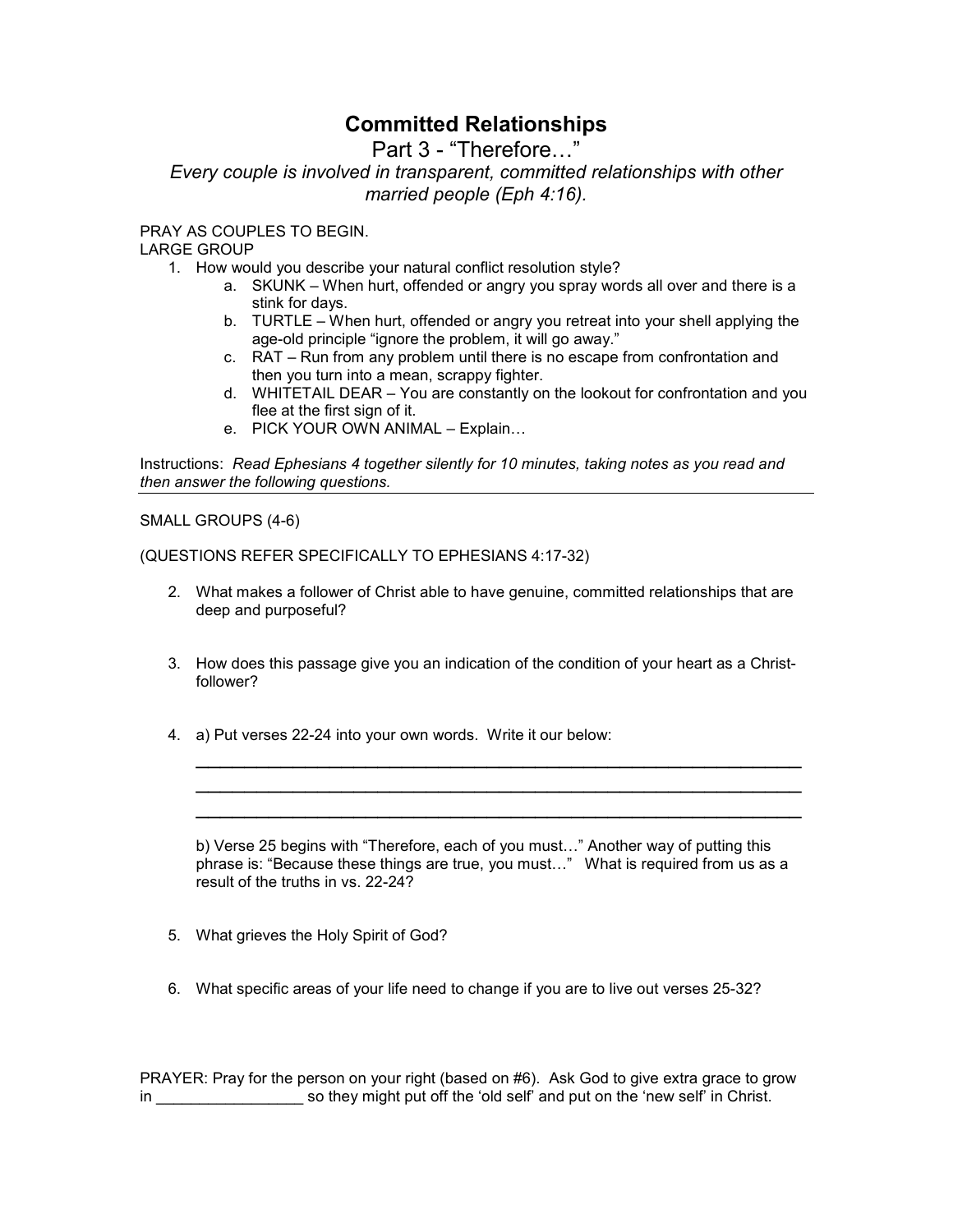Part 4 - "Humility"

*Every couple is involved in transparent, committed relationships with other married people (Eph 4:16).* 

PRAY AS COUPLES TO BEGIN.

LARGE GROUP

1. Who do you know that is genuinely concerned for the interests of others? How is that displayed?

Instructions: *Read Philippians 2 together silently for 10 minutes, taking notes as you read and then answer the following questions.* 

SMALL GROUPS (4-6)

(QUESTIONS REFER SPECIFICALLY TO **PHILIPPIANS 2**)

- 2. What do you see in this passage as the essential components to being unified in mind and purpose?
- 3. According to Paul what is true humility? Why is it important in our relationships with one another?
- 4. What do you think it means to work out your salvation with fear and trembling? How would you describe the attitude that Paul is asking people to embrace and live out here?
- 5. Why do you think is Paul asking us to live this way?
- 6. Paul describes Timothy and Epaphroditus, as reflecting many of his opening comments in Chapter 2. What do you feel God would like you to model from their life (v. 19-30) or bring into your life from the beginning statements of Chapter 2?

PRAYER: Share one prayer request per person based on #6 and pray for the person on your left.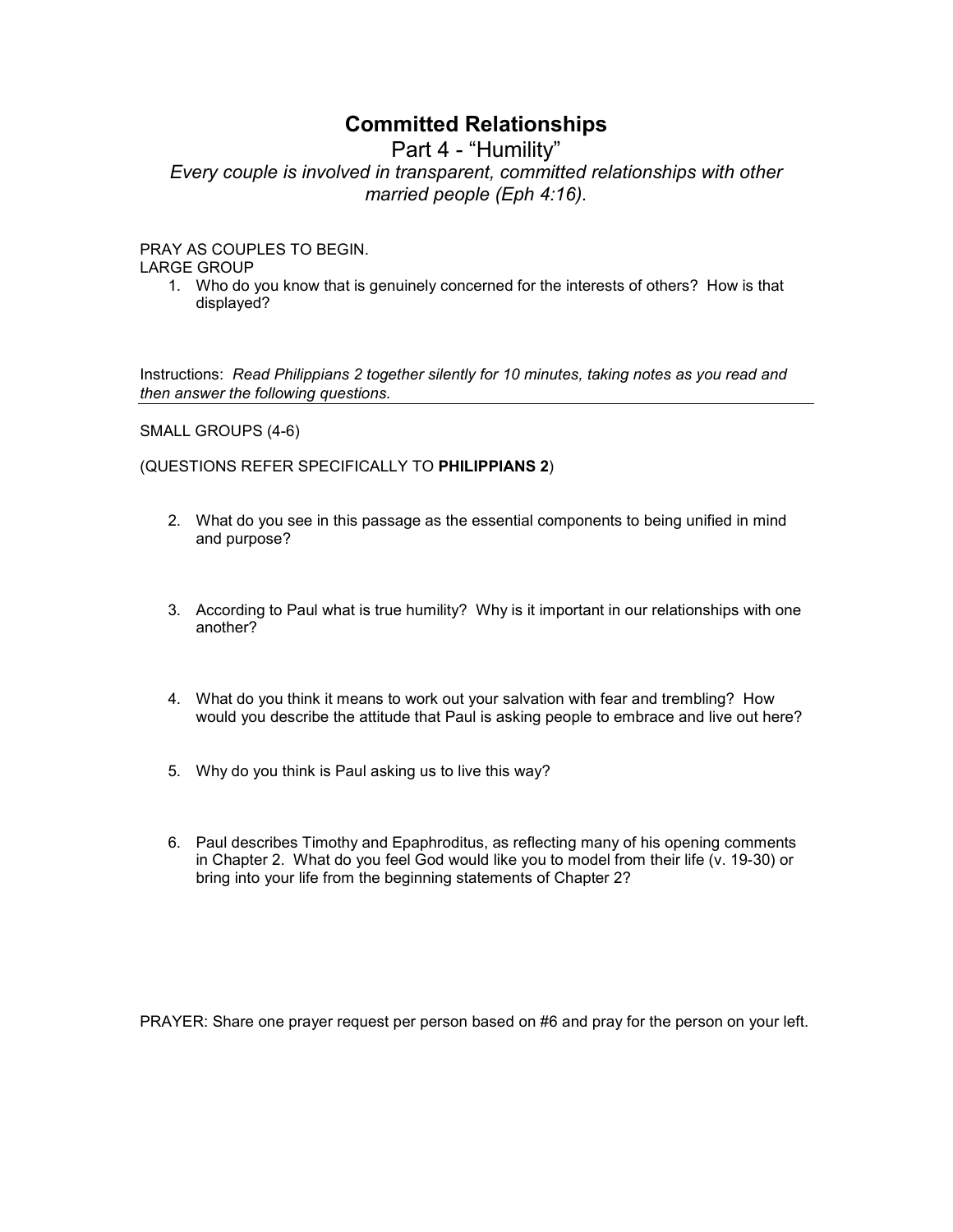Part 5 - "And let us consider..." *Every couple is involved in transparent, committed relationships with other married people (Eph 4:16).* 

PRAY AS COUPLES TO BEGIN.

#### LARGE GROUP

1. Everyone needs a cheerleader. How can your friends cheer you on in life? (What specific actions or words inspire you?)

Instructions: *Read Hebrews 10:1-25 together silently for 10 minutes, taking notes as you read and then answer the following questions.* 

SMALL GROUPS (4-6)

- 2. What would you describe as the overall theme to this passage?
- 3. Why do think that right when the author is at the height of developing his theme, he refers back to the importance of our relationships? (v. 19-25)
- 4. Do you think authentic Christian relationships are essential to living out the new life Christ provides for us? Why or why not?
- 5. Why do you suppose the author emphasizes "meeting together" faithfully?
- 6. Describe a specific time when you needed your Christian friends to help you draw near to God.

### LARGE GROUP

PRAYER: Pray for God to unite your home group, to create authentic relationships that really do "spur one another on toward love and good deeds."